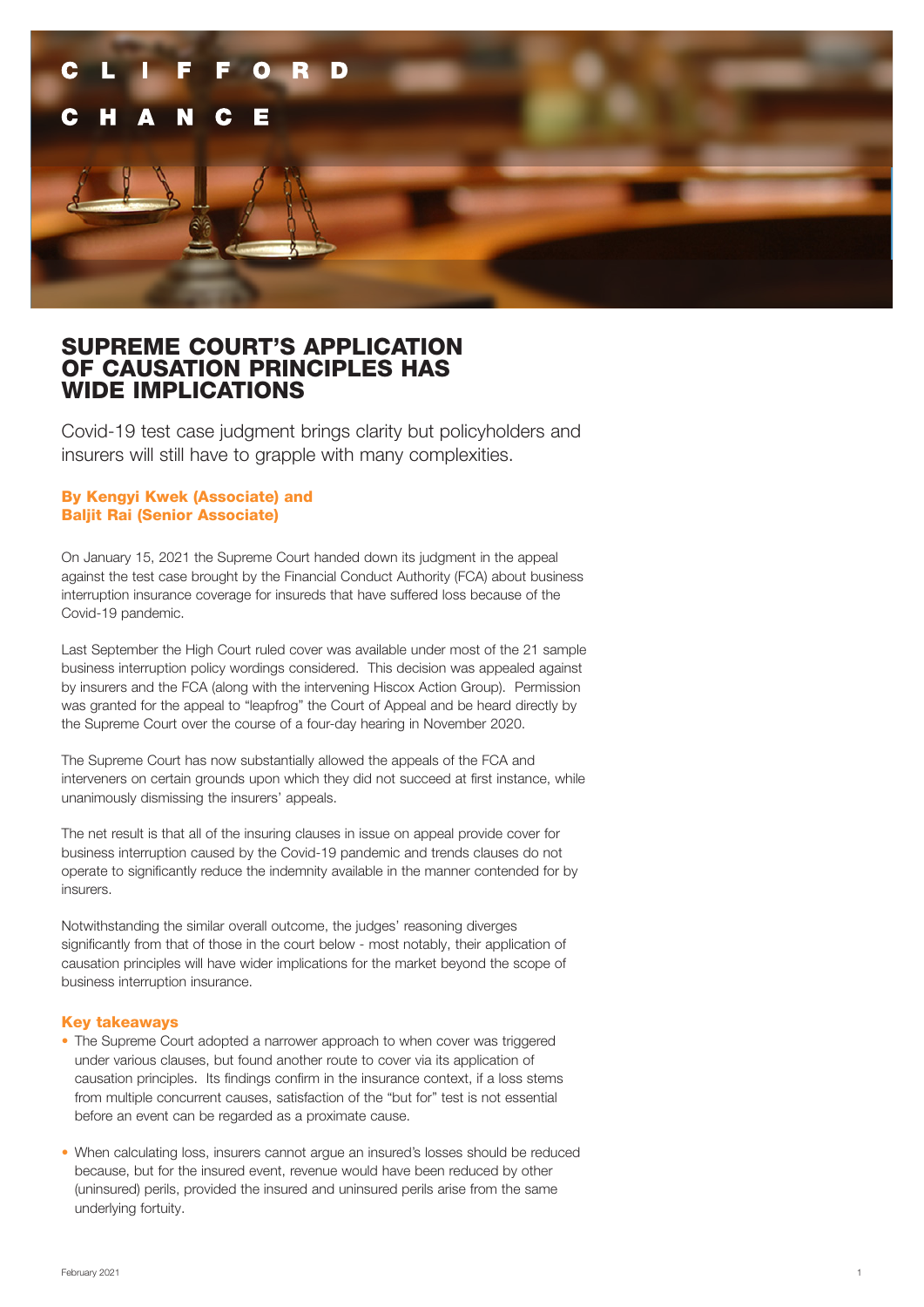## **CLIFFORD**

### CHANCE

- Similarly, when considering pre-trigger losses, only circumstances that are wholly unrelated to Covid-19 should be reflected when adjusting for trends in the context of calculating an indemnity under an applicable business interruption policy.
- Where public authority intervention is a policy trigger, such intervention does not need to have the force of law. If a particular instruction was expressed in mandatory terms and in a sufficiently clear context such that it enabled a reasonable person to understand what compliance entailed and that said compliance was required without the need for legal powers, it may amount to a qualifying "restriction" or "action".
- There is an "inability to use" insured premises if: i) premises are unable to be used for a discrete part of a policyholder's business activities; or ii) a discrete part of the premises is unable to be used for business activities.

The judgment brings clarity for many critical coverage questions relating to business interruption insurance, but policyholders and insurers may still have to grapple with complexities relating to heads of cover and the application of retentions and limits to determine the quantum of recoverable loss.

Nevertheless, the FCA's Dear CEO letter of January 22, 2021 makes it clear the regulator expects insurers to proceed with making payments and it will be monitoring this.

Insurers should also be mindful that further delays may expose them to the risk of additional claims for damages from policyholders under the Enterprise Act 2016.